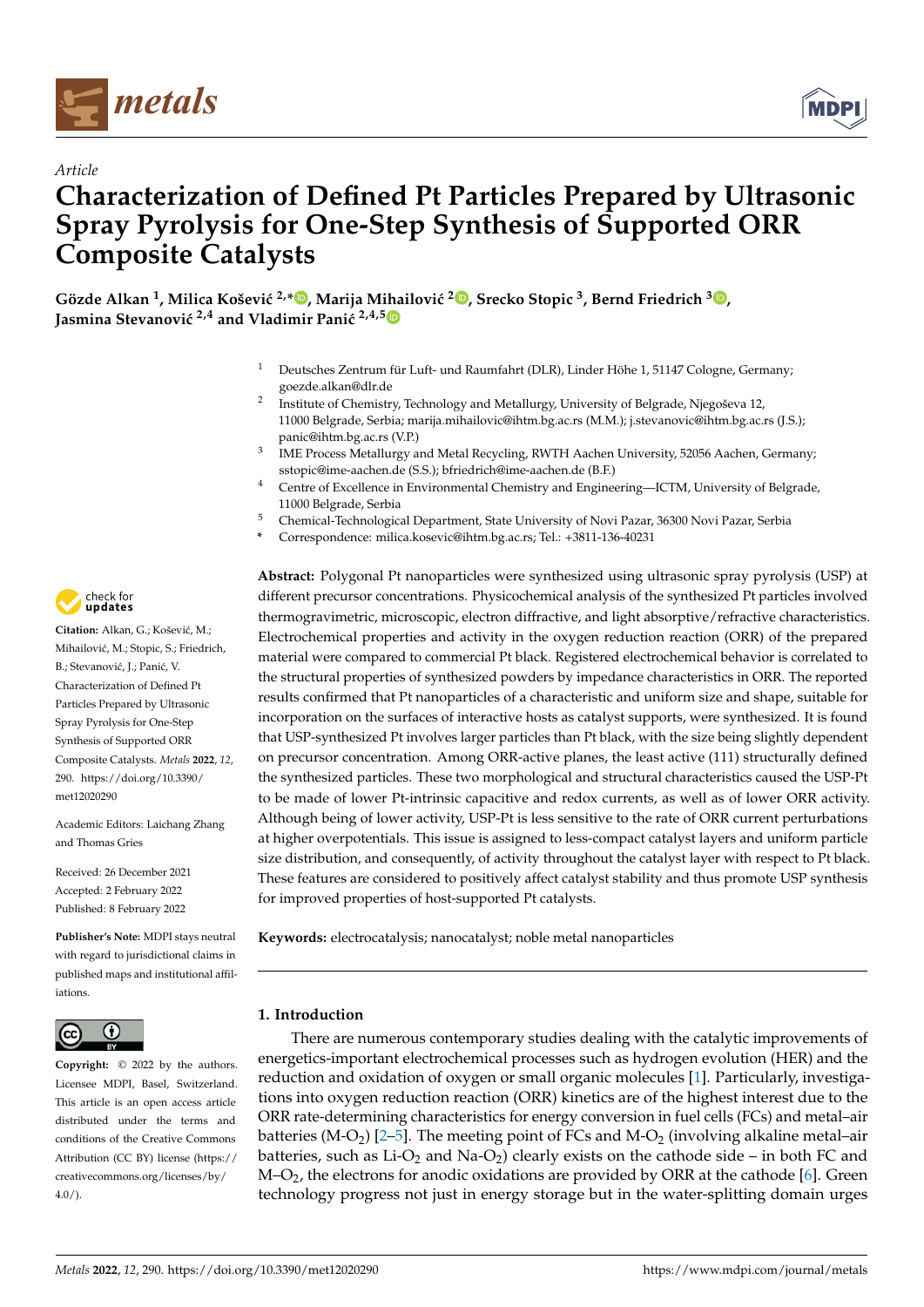for controllable catalysts for both HER and OER [\[7,](#page-10-4)[8\]](#page-10-5). New modifications of morphology and/or electronic structures of transition metal-based catalysts have offered multifunctional solutions in energy storage and conversion as well as in demanded water electrolysis applications [\[9\]](#page-10-6). Among various electrode materials and catalysts, such as nanostructured metals, metal oxides, hydroxides, phosphides, and chalcogenides, Pt-based catalysts are still at the forefront owing to their high activity with acceptable stability and slow chemical degradation [\[10](#page-10-7)[,11\]](#page-10-8).

Besides material selection, surface properties, such as the structure, size, and shape of the nanoparticles, also have a great impact, especially on rather sluggish ORR activity, due to the intrinsic sensitivity of this complex heterogeneous reaction regarding the catalyst surface. Therefore, the synthesis method considerably affects the catalyst ORR activity. The examination of various synthesis methods for Pt nanoparticles (Pt NPs) themselves as well as various Pt-based composites has also been the focus of much research. Chemical precipitation, ion implantation, laser ablation, and chemical reduction have been the most investigated methods so far [\[12\]](#page-10-9). In most of the studies, additives were used to control the shape of the fine Pt NPs, such as etchants, adsorbates, surfactants, polymers, or foreign metal ions [\[4,](#page-10-10)[13,](#page-10-11)[14\]](#page-10-12). However, the simple synthesis of fine spherical Pt NPs without any additive is rare, especially in bottom-up approaches. Recently, the pulsed laser ablation method in liquids (PLAL) has been utilized by Lau et al. [\[15\]](#page-10-13). The successful synthesis of ligand-free pure Pt NPs was achieved and it was reported that possible toxic cross-effects and additional nanoparticle purification steps such as filtration, dialysis, and centrifugation were avoided.

Among various bottom-up approaches, ultrasonic spray pyrolysis (USP) was reported as the one that easily enables the generation of ultrafine, uniform or complex structures with controlled stoichiometry as well as chemical and phase content [\[16](#page-10-14)[–19\]](#page-11-0), which could be very promising for the synthesis of Pt nanocatalyst with good ORR activity [\[20,](#page-11-1)[21\]](#page-11-2). There are a few studies dealing with Pt-based catalyst synthesis by USP, especially in hybrid form with metal oxides such as  $SiO_2$ ,  $CeO_2$ ,  $Al_2O_3$ , and  $FeAl_2O_4$  [\[22](#page-11-3)[,23\]](#page-11-4), and also with  $Pt/TiO<sub>2</sub>$ , as carried out by Košević et al. [\[24\]](#page-11-5), which is of great concern as an interactive Pt support. In these studies, the catalysts synthesized through USP were reported to exhibit superior catalytic activity with respect to wet chemical, colloidal, and dry impregnation methods [\[25](#page-11-6)[–28\]](#page-11-7). However, there is a lack of systematic studies dealing with the synthesis of pure nanoparticles through controlled USP.

Therefore, we aimed to synthesize Pt NPs by a precursor solution concentrationdependent USP process and analyze its influence on morphological, structural, and electrochemical properties of Pt NPs. The ORR activity of Pt NPs synthesized exclusively by USP was elucidated and compared to commercial Pt powder to reveal the potential of the further use of USP in the synthesis of complex Pt-based electrocatalysts. In this way, USP was introduced as a novel approach for the simple synthesis of Pt NPs, whose structural and morphological characteristics can be finely tuned via easily-controllable pyrolytic parameters such as precursor concentration and temperature.

### **2. Materials and Methods**

### *2.1. Material Synthesis*

 $H_2PtCl_6 H_2O$  (Sigma Aldrich) was used as Pt precursor. In total, 2 g or 4 g of  $H_2PtCl_6$  $6H<sub>2</sub>O$  was dissolved in 1 L of de-ionized water to obtain the USP-feeding solutions. Twozones ultrasonic spray pyrolysis was utilized for the formation of Pt nanoparticles, whose details can be found elsewhere [\[10,](#page-10-7)[17\]](#page-11-8). In the first heating zone, droplets experience evaporation, while in the second heating zone and with the addition of hydrogen, the material reduction into Pt NPs takes place. The precursor solution was atomized by an ultrasonic generator (1.7 MHz) with fine droplets subsequently transported into the heating zones to experience evaporation, thermal reduction, and precipitation into Pt metallic nanoparticles. As carrier and reaction gases, 1.5 L/min  $N_2$  in the first heating zone and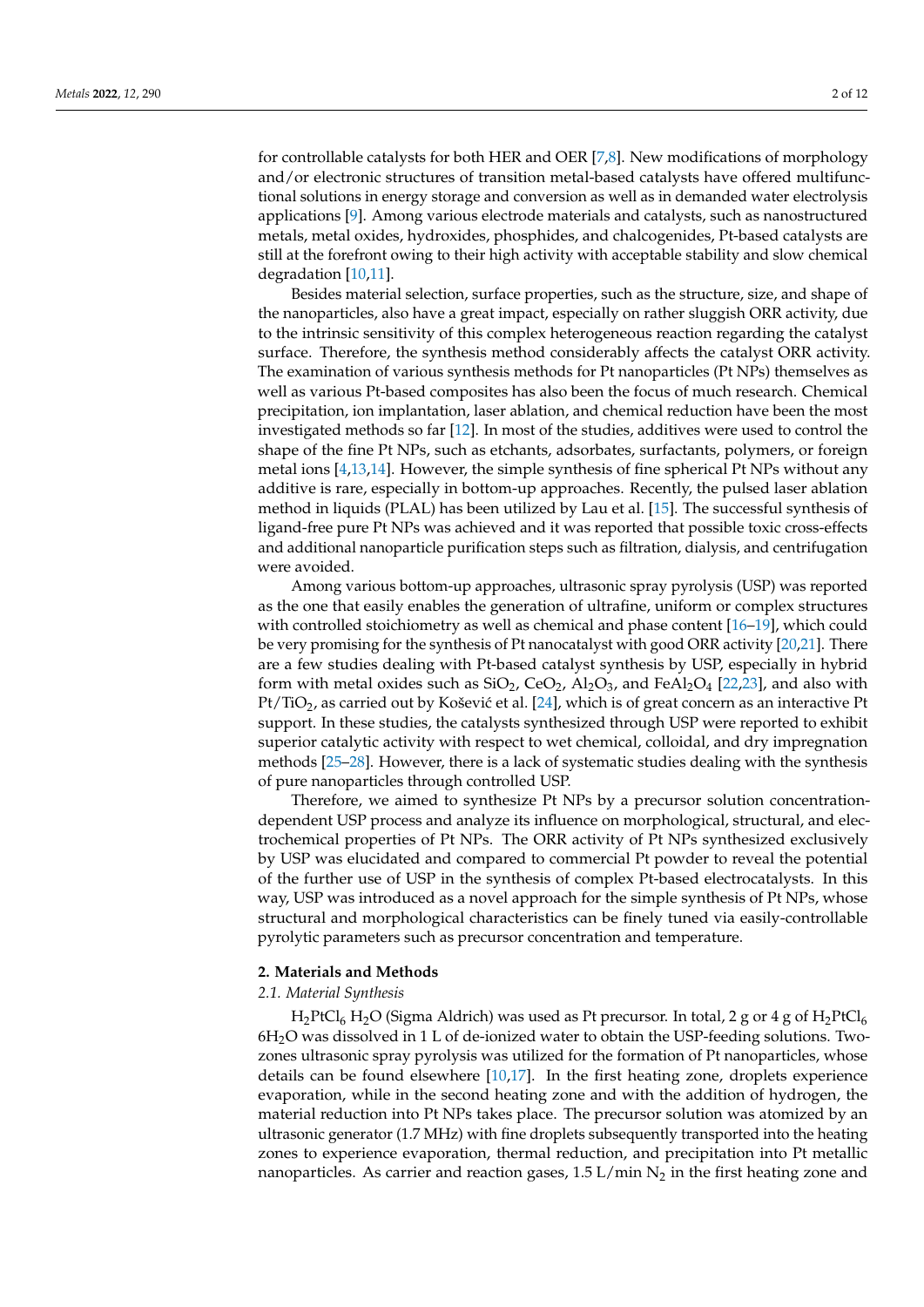1.5 L/min  $N_2$  + 0.5 L/min  $H_2$  in the second heating zone were utilized. The residence time was estimated as  $t_{\text{residence}} = \frac{V_r \cdot T_{\text{room}}}{r_f \cdot T_r}$ , which provides the value of 3.01 s.

### *2.2. Material Characterization*

### 2.2.1. Composition, Morphology, and Structural Characterization

To reveal the effect of precursor solution concentration on morphology, size, and purity of Pt nanoparticles, two different concentrations were examined. UV-Vis (Agilent, Santa Clara, CA 95051, USA) and DLS measurements (Malvern Panalytical Ltd, Kassel, Germany), scanning transmission electron microscopy (STEM), and thermal gravimetric analysis (TGA, NETZSCH, Selb, Germany) analyses were performed with typical instrumentations and conditions. The morphology and elemental compositions of the synthesized powders were analyzed by STEM Tecnai F20 (FEI Company, Eindhoven, The Netherlands), and a system (EDAX Inc., Mahwah, NJ, USA) equipped with energy dispersive spectroscopy (EDX) operated at 200KV for the analysis of characteristic X-ray emissions.

### 2.2.2. Electrochemical Characterization

Electrochemical characterization of the prepared Pt NPs was performed by linear sweep polarization measurements (LSV) and galvanostatic electrochemical impedance spectroscopy (GEIS) during the oxygen reduction reaction (ORR) as well as by cyclic voltammetry (CV). LSV and CV were conducted at sweep rates of 1 and 50 mV s<sup>-1</sup>, respectively; LSV and GEIS measurements were performed at a working electrode (WE) rotation speed of 1500 rpm. In total, 0.5 M  $H_2SO_4$  purged with  $N_2$  (CV) or  $O_2$  (ORR and GEIS) was used as an electrolyte.

It is known that  $HSO_4^-$  and  $SO_4^2^-$  are interfering anions in ORR due to their competing adsorption onto Pt active sites that are required to be occupied by oxygen adatoms [\[29\]](#page-11-9). If one needs to step deep into an analysis of ORR kinetics, synthetic solutions of hardly adsorbing anions, e.g.,  $HclO<sub>4</sub>$ , are to be applied. However, the working environment of FC Pt-based catalysts is prone to anion adsorption from cheap and abundant solutions. Therefore, some studies deal with ORR in  $H_2SO_4$  solution [\[30](#page-11-10)[–32\]](#page-11-11) as well. Our goal was to examine USP-Pt in such "competing adsorption" conditions and to compare the registered behavior to Pt black in the same environment.

All electrochemical measurements were performed in a three-electrode cell with an SCE reference electrode (all potentials in the paper are provided on an SCE scale) and a platinum plate as a counter electrode on potentiostat/galvanostat Bio-Logic SP200 (Bio-Logic SAS, Grenoble, France). WE was prepared from a powdered sample as follows: 3 mg of the synthesized USP powder was dispersed in 1 mL of distilled water and ultrasonically homogenized for 1 h (40 kHz, 70 W). The obtained suspension was pipetted onto WE to form a 0.31 mg cm<sup>-2</sup> Pt layer onto a glassy carbon disk electrode (0.196 cm<sup>2</sup>) that served as a current connector and was room-dried. Bearing in mind that the literature data [\[2\]](#page-10-1) showed that Pt oxide formation could influence the structure of the Pt and hence its activity, CV measurements prior to LSV and GEIS measurements were conducted in the two different potential regions. Particularly, the cathodic potential was fixed at −0.2 V while the anodic limit was set to 0.55 or 1.25 V. Upon recording the stable CV curve in both applied potential regions, i.e., −0.2–0.55 without Pt oxide formation and −0.2–1.25 V with Pt oxide formation, LSV measurement was performed that started from 0.55 V and from open circuit potential, *E*oc, respectively. GEIS was recorded down the polarization curve with a sinusoidal current of 30  $\mu$ A amplitude, in a single sine mode, within a frequency range of 300 kHz–20 mHz, and with 20 points per decade.

Results of the electrochemical characterization were compared to those of commercial Pt black (Alfa Aesar, 25.0–29.8 m2/g, *d*: 4.68–5.58 nm).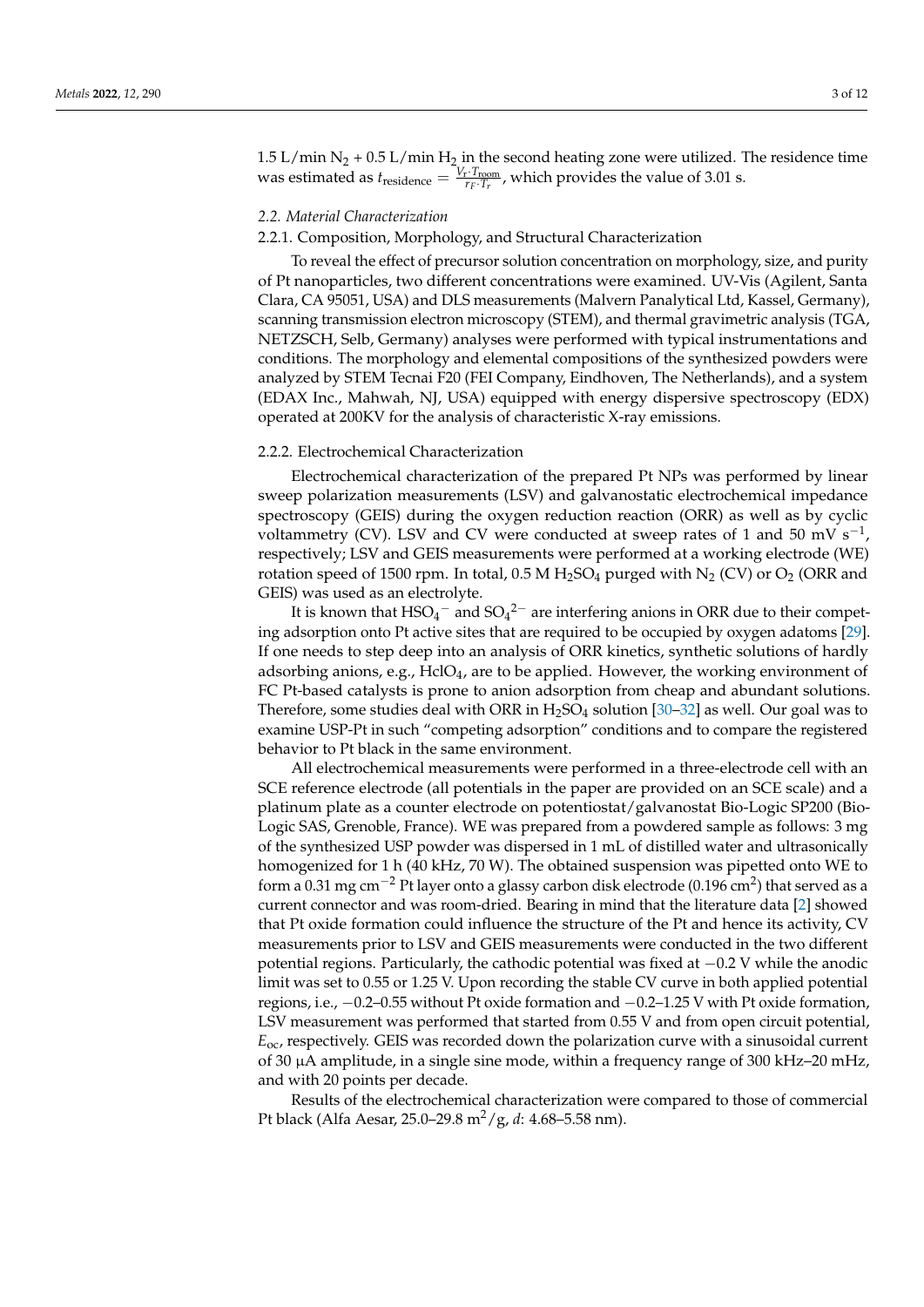# **3. Results** 3. Results

### *3.1. DLS, STEM, and TGA Characterization of Pt Samples* 3.1. DLS, STEM, and TGA Characterization of Pt Samples

<span id="page-3-0"></span>In order to reveal the thermal breakdown behavior of the Pt precursor,  $H_2PtCl_6$  6H<sub>2</sub>O, for determining the USP reaction temperature, TGA analysis was performed in an inert for determining the USP reaction temperature, TGA analysis was performed in an inert atmosphere. The results are presented in Figure 1. atmosphere. The results are presented in Figu[re](#page-3-0) 1.



**Figure 1.** TGA curve of  $H_2PtCl_6$  6H<sub>2</sub>O precursor in N<sub>2</sub>.

It was previously reported by Rowston and Ottaway [\[16\]](#page-10-14) and Schweizer and Kerr [\[18\]](#page-11-12) that the thermal decomposition of  $H_2PtCl_6$  takes place through stepwise reactions, as follows:

$$
H_2PtCl_6 \to PtCl_4 + 2HCl \tag{1}
$$

$$
PtCl_4 \rightarrow PtCl_2 + Cl_2 \tag{2}
$$

$$
PtCl_2 \to Pt + Cl_2 \tag{3}
$$

As revealed by Figure [1,](#page-3-0) mass loss began at early temperatures due to the loss of Figure 1, mass loss began at the peak at 170 °C was below 20 %, which corresponds to the stoichiometric loss of five water molecules (17.4%). The two peaks at 190 and 221 °C can be associated with the joint loss of the remaining 6<sup>th</sup> crystalline water molecule and two HCl molecules, according to Reaction (1), as the corresponding sum of mass losses of 17% was quite close to the stoichiometric 17.6%. It follows that the last water molecule was lost at the temperature of 190 °C by overlapping with the start of the precursor decomposition to PtCl<sub>4</sub>, which ends up at 300 °C. The loss of the remaining chlorine and the generation of metallic Pt through an overall mass loss of 27.5%, which is negligibly different from the stoichiometric 27.4%. Hence, complete transformation into Pt took place at around  $550 °C$ . chemically bound water (the two peaks at around 170 and 190 ◦C). The mass loss related to Reactions (2) and (3) is represented by the two well-separated peaks at 351 and 523 °C with

In order to facilitate the reduction for shorter residence times at a slightly lower temperature of 500 °C with respect to TGA while simultaneously having a defined structure and size of Pt particles,  $H_2$  was utilized in USP synthesis.

TEM micrographs along with corresponding selected area (electron) diffraction (SAED) analysis of USP-synthesized Pt nanoparticles with different USP precursor concentrations are represented in Figure [2.](#page-4-0)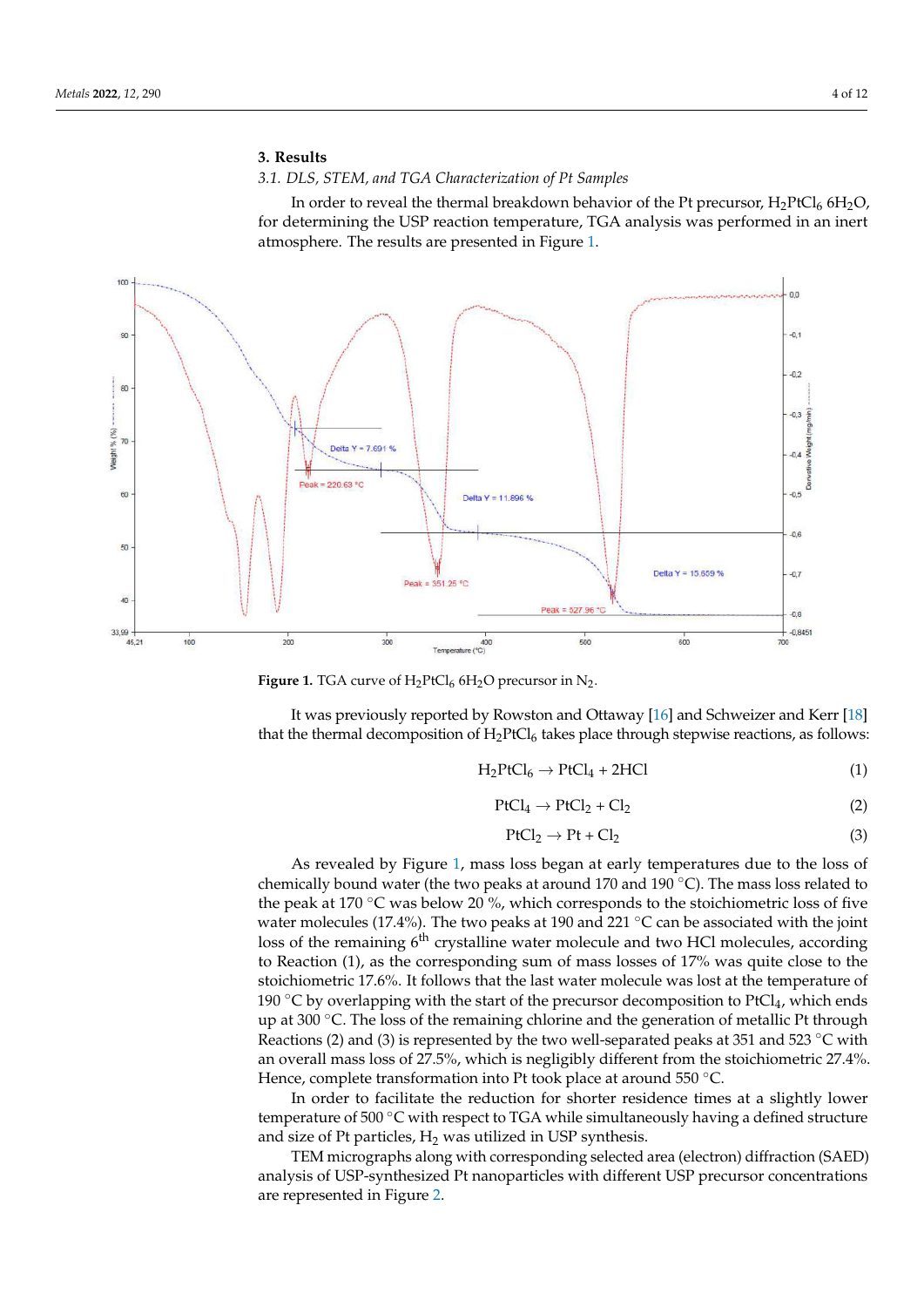<span id="page-4-0"></span>

Figure 2. TEM micrographs of Pt nanoparticles synthesized by precursor concentrations of: (a) 2; (b) **Figure 2.** TEM micrographs of Pt nanoparticles synthesized by precursor concentrations of: (**a**) 2; 4 g /L; and corresponding selected area (electron) diffraction analysis (c) and (d), respectively. (**b**) 4 g /L; and corresponding selected area (electron) diffraction analysis (**c**) and (**d**), respectively.

Both samples consisted of fine crystals (5–15 nm) with polygonal soft-edge Both samples consisted of fine crystals (5–15 nm) with polygonal soft-edge morphology. Slightly larger and more agglomerated particles were obtained with a higher precursor c[on](#page-4-0)centration (Figure 2a,b). A string-like 1D agglomeration of the smallest particles appeared a more pronounced at a lower concentration. The additional effect of precursor concentration can be observ[ed](#page-4-0) when Figure  $2a$ ,b is analyzed. A lower concentration (2  $g/L$ ), which can be considered as a lower driving force for particle growth, resulted in higher nucleation rates and growth of the crystals to a smaller extent, as [we](#page-11-8) previously reported [17]. Consequently, the particles from the lower concentration appeared smaller and less defined and hence tended to form a string-like 1D agglomeration.

The SAED images in Figure [2c](#page-4-0),d represent the characteristic diffraction of a ring pattern with some brighter and more distinct spots in the rings, which indicates the presence of some larger crystallites. However, the rings were still relatively continuous, which means that the crystallites were small, in the nm range, and in a random orientation. The electron diffraction spots could be described by a cubic crystal structure of Pt FCC, space group Fm  $3<sup>-</sup>$  m, with indices as shown in the pattern.

The optical properties of nanoparticles were also examined in a comparative manner by UV-Vis spectroscopy, as provided in Figure [3.](#page-5-0)

As shown in Figure 3, both observed maximum absorbance peaks appeared at 272 nm, which is slightly higher than the absorbance values reported in the literature  $(\sim 262 \text{ nm})$ where Pt nanoparticles exhibited a prevailing size of 5–6 nm [\[20,](#page-11-1)[21\]](#page-11-2). A slight red shift could be due to an aggregation effect, as revealed in the TEM micrographs shown in Figure [2.](#page-4-0) When the surface plasmon-induced absorbances of two samples are compared, it can be seen that peak position did not change and the higher concentration sample resulted in slightly higher absorbance. A slight increase in absorbance may be due to more pronounced roundness of the particles.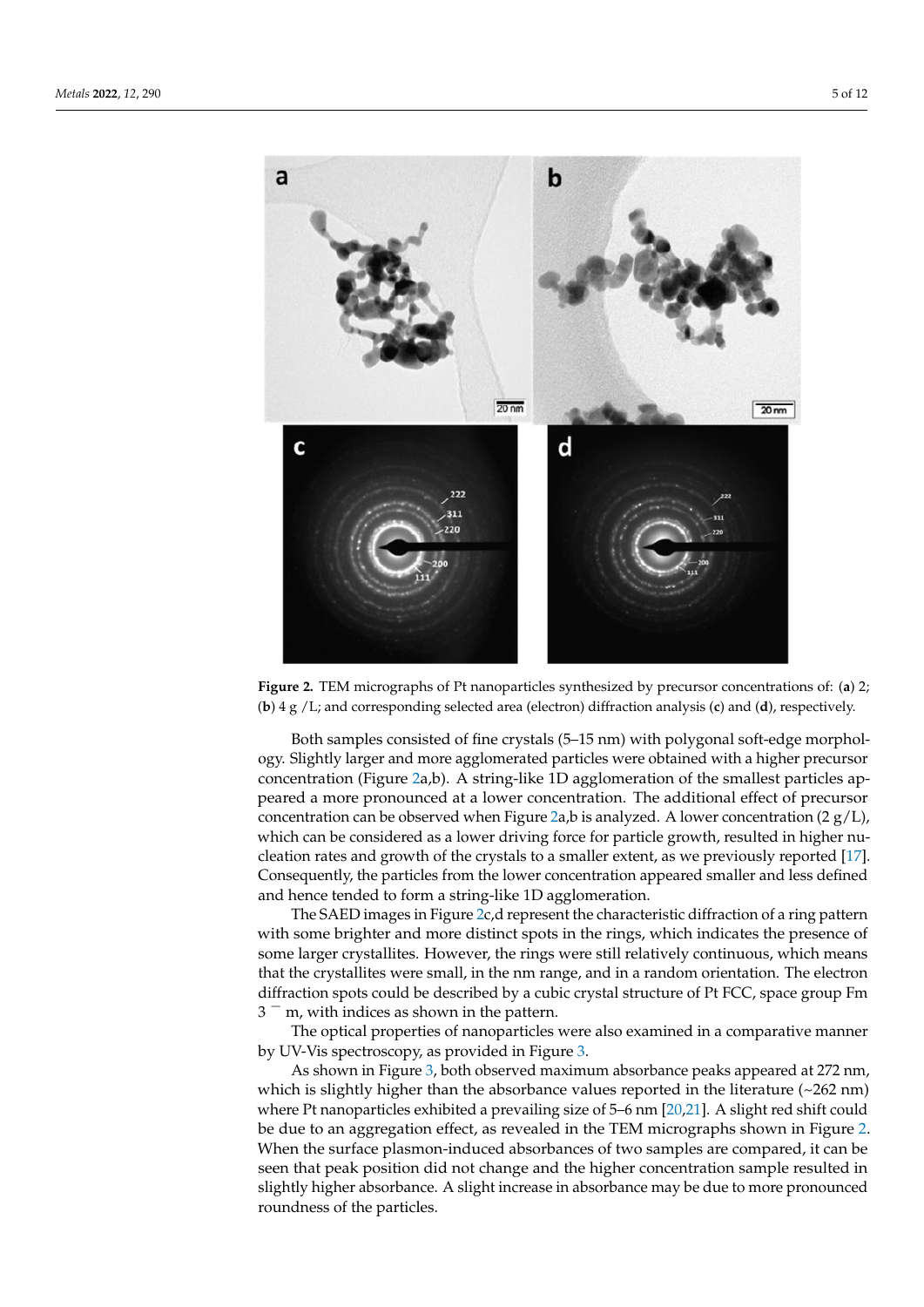Although consisting of slightly larger and more agglomerated particles,  $4 \text{ g/L}$  was determined as a more suitable precursor solution due to the well-defined particles, and this sample was analyzed in terms of electrochemical properties and compared with the commercial Pt powder.

<span id="page-5-0"></span>

Figure 3. Absorbance vs. wavelength spectra of the synthesized samples. **Figure 3.** Absorbance vs. wavelength spectra of the synthesized samples.

### *3.2. Electrochemical Properties of Obtained Pt Particles*

## 3.2.1. Cyclic Voltammetry

nm, which is slightly higher than the absorbance values reported in the literature (~262 Stable cyclic voltammograms of USP-synthesized Pt (USP-Pt) and Pt black are shown in Figure [4.](#page-6-0) Both curves had a shape that was characteristic of platinum. Well-resolved Pt oxide formation/reduction peaks were observed for both samples in a wider potential range,<br>idealized are compared, for Didade, This also halds for both samples in a wider potential range, with higher CV currents for Pt black. This also holds for hydrogen adsorption/desorption<br>weaks Westerney in the dealth horas weaks (concentration) the summate for UCB Placeau peaks. However, in the double tayer region (around  $\sigma$ .  $\sigma$ ), the earlierts for  $\sigma$ s T I were smaller, which indicates the formation of slightly smaller Pt particles. Similar findings are provided if CVs in the narrower potential region are considered. With respect to the wider vand in Svis in the narrower potential region are considered. What respect to the water<br>potential range, hydrogen adsorption/desorption peaks were less pronounced because the surface had not been continuously renewed and reconstructed by reversible oxide the surface had not been continuously renewed and reconstructed by reversible oxide formation/reduction. The ratio between CV currents of USP-Pt and Pt black appeared to not be affected by cycling limits. These basic electrochemical properties show that clean Pt particles of typical characteristics can be synthesized by a simple USP synthesis approach. peaks. However, in the double-layer region (around 0.15 V), the currents for USP-Pt were

### 3.2.2. Linear Sweep Voltammetry

LSV curves for the ORR of USP-Pt and Pt black obtained after CV measurements in shorter and wider potential ranges (Figure 5) represent typical polarization curves for ORR on Pt. The formation of Pt oxide (the case of CV in wider potential range) had a beneficial influence on the ORR activity of both USP-Pt and Pt black samples. Namely, the samples showed better ORR activity after CV measurements in a wider potential range as ORR takes place at more anodic potentials, except in the region of a limiting diffusion current (potentials negative to  $0.3$  V). The reversible oxide formation can cause the growth of Pt particles and hence reduce the real surface area, which consequently decreases the apparent limiting diffusion current. This effect is more pronounced for USP-Pt due to initially larger Preferences. The reversion of  $r_{\rm c}$  and  $r_{\rm c}$  currents of  $r_{\rm c}$  currents of  $r_{\rm c}$  currents of  $r_{\rm c}$  currents of  $r_{\rm c}$  currents of  $r_{\rm c}$  currents of  $r_{\rm c}$  currents of  $r_{\rm c}$  currents of  $r_{\rm c}$  cu Pt particles.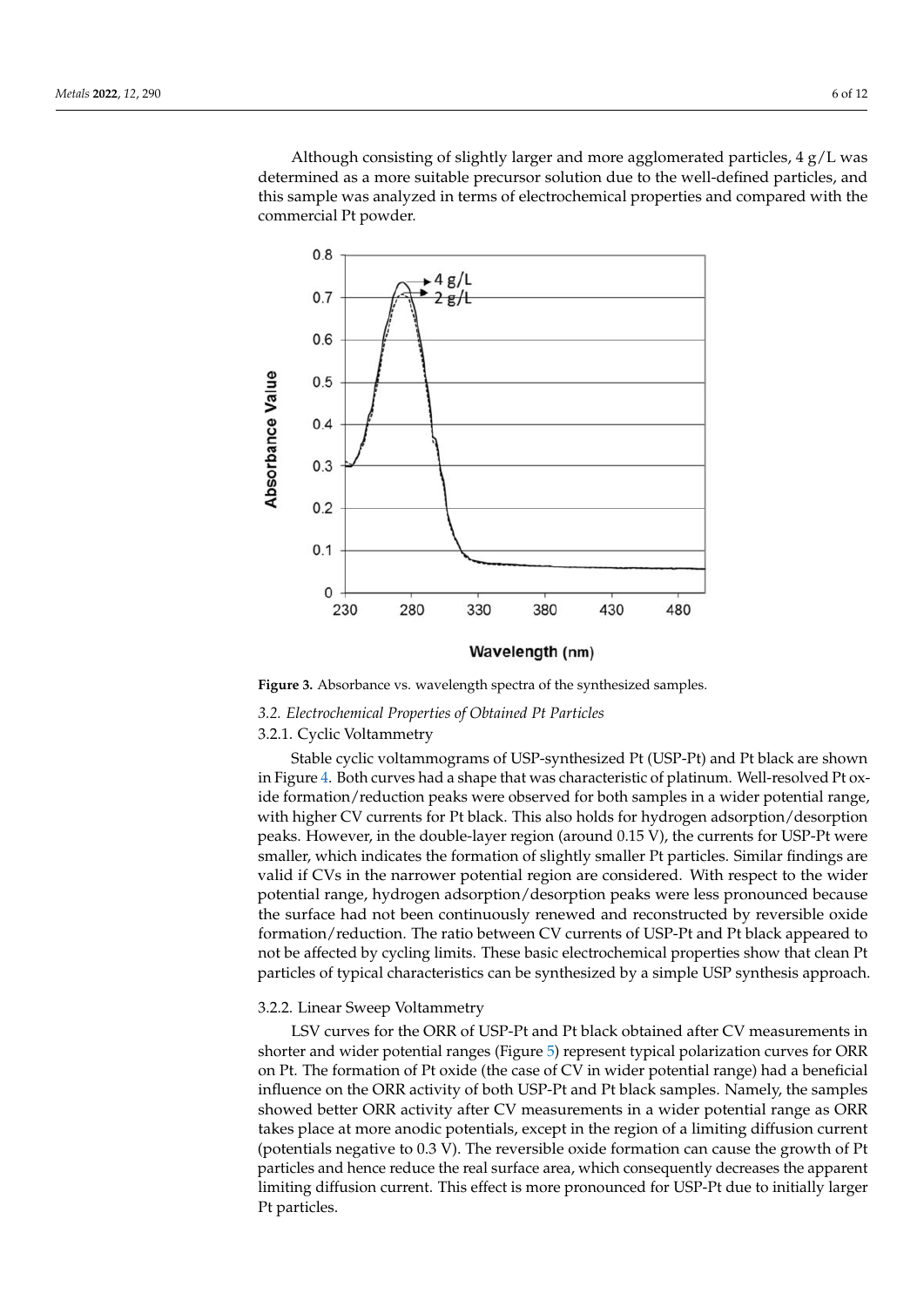<span id="page-6-0"></span>

Figure 4. Cyclic voltammograms of USP-Pt and Pt black in shorter  $(-0.2-0.55)$  and wider  $(-0.2-1.25)$ potential ranges. Electrolyte: de-aerated 0.5 M H<sub>2</sub>SO<sub>4</sub>, sweep rate 50 mV s<sup>-1</sup>.

<span id="page-6-1"></span>

Figure 5. Quasi-steady-state polarization curves of USP-Pt and Pt black obtained after CV measurements in shorter and wider potential ranges. Electrolyte:  $0.5$  M H<sub>2</sub>SO<sub>4</sub> purged with O<sub>2</sub>, room temperature, 1500 rpm, sweep rate:  $1 \text{ mV/s}$ .  $\mathbf{r}$  when in comparison to  $\mathbf{r}$ 

ORR required the application of more negative potential for USP-Pt, i.e., apparent currents were higher for Pt black within all the applied potential range. This indicates that Pt black was mainly more active for ORR due to geometric issues, i.e., the Pt black layer on the GC working electrode had a slightly larger real surface area. In addition, the sole low-index Pt (111) plane was found by electron dispersion (Figure 2) for USP-Pt, which is the least active plane in comparison to the Pt  $(100)$  and Pt  $(101)$  facets  $[32]$ . This finding can additionally affect the lower ORR activity of USP-Pt, and can particularly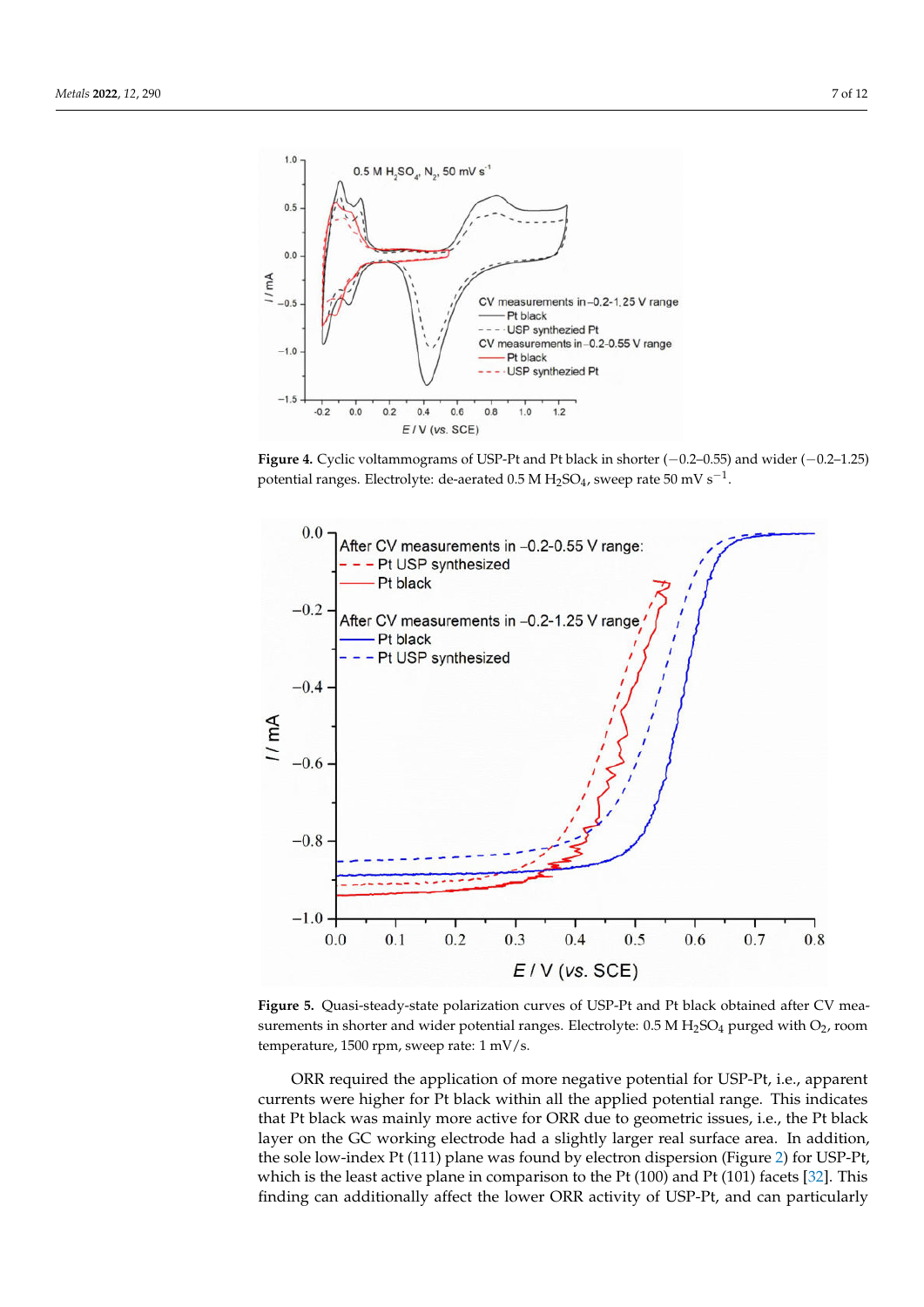cause the registered higher ORR overpotentials of USP-Pt in comparison to Pt black. The limiting current of around 4.6 mA cm<sup>-2</sup> that was found for USP-Pt is in accordance with the limiting currents ranging 4–6 mA cm−<sup>2</sup> reported for various materials [\[4,](#page-10-10)[5,](#page-10-2)[8\]](#page-10-5). Namely, platinum-based hybrid materials Pt-Er@PC-900 and Pt-ErPCN-900, i.e., Pt/Er nanoparticles decorated on Cd-MOF derived hierarchical carbon, showed excellent ORR activity with a limiting current of 5.5 mA  $\text{cm}^{-2}$  while the limiting current of commercial Pt/C was 4.7 mA cm−<sup>2</sup> [\[8\]](#page-10-5). A new class of non-platinum electrocatalysts with high stability and activity in ORR was developed by Ibraheem et al.  $[4,5]$  $[4,5]$ . The ORR activity of these new hybrid non-platinum materials was comparable to the activity of commercial Pt/C catalysts and even better when in comparison to  $IrO<sub>2</sub>$ . Namely, strongly coupled Fe2NiSe4@Fe-NC hybrid material showed excellent stability in ORR with a limiting current of around 5.5 mA cm−<sup>2</sup> [\[4\]](#page-10-10). High activity and stability in ORR were preserved when this hybrid material was comprised of P instead of Se, i.e., a limiting current of NiFeP supported on three-dimensional, interconnected Fe,N-decorated carbon (NiFeP@3D-FeNC) was around 5.5 mA cm−<sup>2</sup> [\[5\]](#page-10-2). Even unsupported NiFeP material showed good ORR activity (limiting current of 4.2 mA cm−<sup>2</sup> ), while unsupported Fe2NiSe<sup>4</sup> exhibited a lower limiting current of  $1.5 \text{ mA cm}^{-2}$ .

### 3.2.3. Galvanostatic Electrochemical Impedance Spectroscopy (GEIS)

The GEIS measurements of the samples were conducted at different steady-state currents depending on whether they were performed after a narrower or wider range of potential had been applied in preceding CV measurements. From Figure [5,](#page-6-1) the currents analogue to the potential of Pt oxide formation (around 0.6 V from CV in Figure [4\)](#page-6-0) were −250 µA for Pt black and −150 µA for USP-Pt. Therefore, to avoid the formation of Pt oxide, applied currents in GEIS performed after CV in a shorter potential range were in a range from the diffusion-limited current to −250, i.e., −150 µA. Currents applied in GEIS performed after CV in a wider potential range (Figure [3\)](#page-5-0) included current values within the ORR region from Figure [5.](#page-6-1) Given that GEIS results did not differ by much whether they were obtained after CV in narrower or wider potential regions, only the GEIS results gained after CV in the wider region are shown in this paper (Figures 6 and [7\)](#page-8-0). This is in accordance with the CV findings that reversible oxide formation does not really affect the activity of investigated Pt samples.

<span id="page-7-0"></span>

Figure 6. Nyquist presentation of GEIS results (Pt black (a) and USP-Pt (b)) after CV in a wider **Figure 6.** Nyquist presentation of GEIS results (Pt black (**a**) and USP-Pt (**b**)) after CV in a wider (−0.2–1.25 V) range. Electrolyte: O2 purged 0.5 M H2SO4, 1500 rpm. (−0.2–1.25 V) range. Electrolyte: O<sup>2</sup> purged 0.5 M H2SO<sup>4</sup> , 1500 rpm.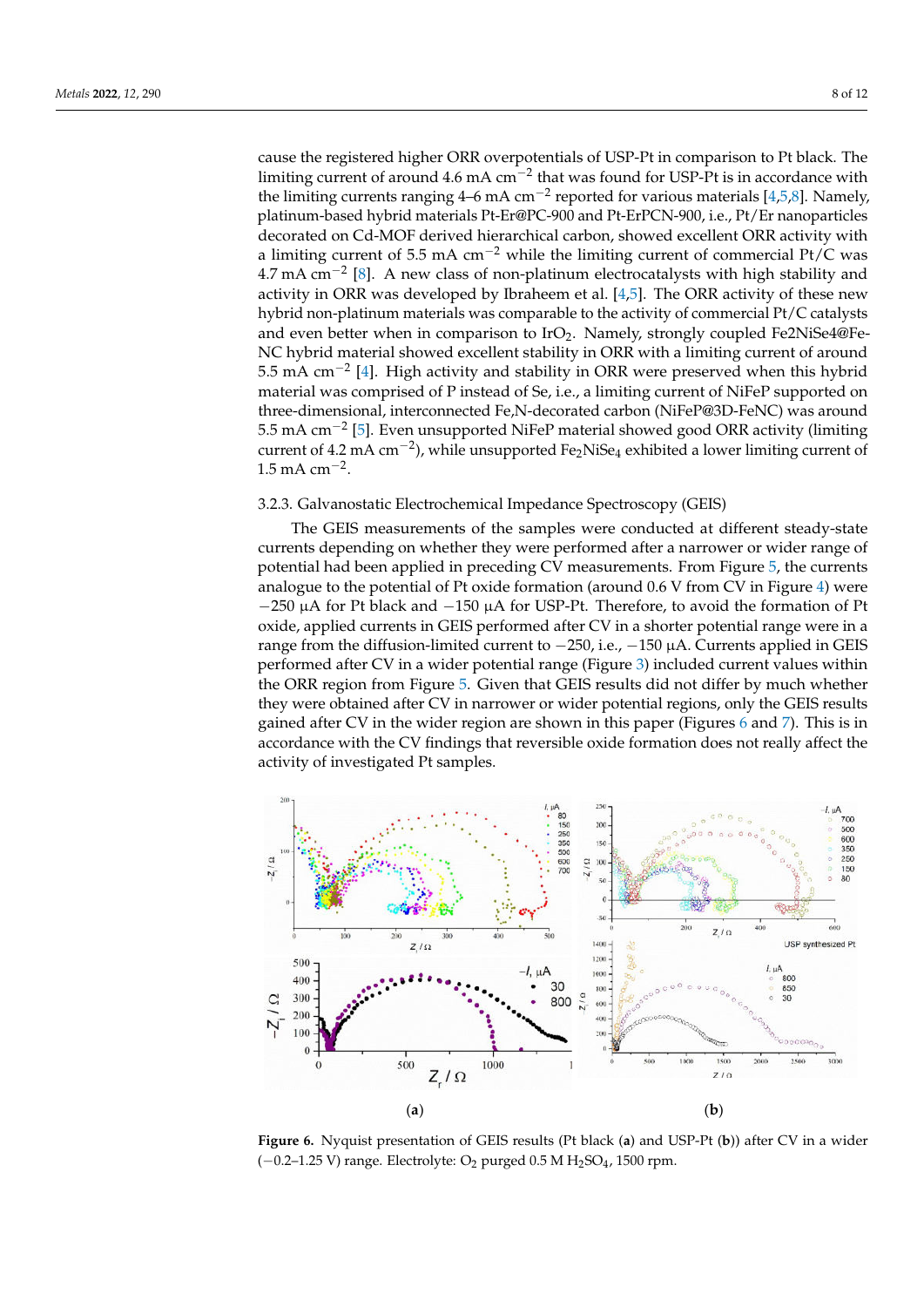<span id="page-8-0"></span>

Figure 7. Detailed Nyquist comparison of GEIS results of Pt black and USP-Pt at specific currents. **Figure 7.** Detailed Nyquist comparison of GEIS results of Pt black and USP-Pt at specific currents. Electrolyte:  $O_2$  purged 0.5 M  $H_2SO_4$ , 1500 rpm.

A similar trend in ORR activity was observed for both samples (Figure 3). A charge transfer loop is registered as the main GEIS feature in the investigated frequency range at all applied steady-state currents. The increase in currents in the mixed activation/diffusion region (below  $-350 \mu A$ ) induces the decrease in a loop diameter due to the decrease in charge transfer resistance. For the cathodic currents higher than  $-350 \mu A$ , the loop diameter increased with the current due to the intensification of the diffusion limitation of ORR. All loops were of similar shape, except for the loop that registered at the lowest current of  $-30 \mu$ A, which was clearly followed in the low-frequency region by an additional small loop. For the USP-Pt sample, this small loop appeared better developed and at somewhat higher frequencies with respect to the data for Pt black. This indicates that the associated<br>CERLI comparison of ORR activity registered in General Corresponding to Depth and Depth black and Depth black and De more compact in the case of Pt black due to smaller particles and larger real surface area.<br>This compact is the ca<sup>c</sup>cert the difference in here feetware at the high ret can lied surgert of −800 μA. The low-frequency loop was uniquely preserved under pronounced diffusion <sub>control</sub> for USP-Pt. This apparently caused the loop diameter for USP-Pt at −800 µA to be almost three times larger than that for Pt black. However, the loops for USP-Pt and Pt black affrequency affect and the sample and the term of the state. The complete the state reaction control to the state reaction control. to polarization measurements (Figure [5\)](#page-6-1), which indicated the higher activity of Pt black, the parameter more in throughout the outer sites sites sites sites sites sites sites sites sites sites sites of deserves further analysis, according to Figure [7.](#page-8-0) ORR kinetics issues are sensitive to the structure of the catalyst layer, which appears to be This seems to also affect the difference in loop features at the highest applied current of

Figure [7](#page-8-0) presents a comparison of some GEIS results at specific currents, taken from Figure  $\frac{1}{6}$  $\frac{1}{6}$  $\frac{1}{6}$  (the values of the currents are shown within).

Although the LSV measurement (Figure [2\)](#page-4-0) showed better ORR activity of the Pt black within the whole current range, GEIS results indicated almost the same activity at lower currents, i.e., up to −500 µA (the loops were of quite similar diameters). However, with the increase in the applied current in GEIS, starting from I = −600 µA (Figure [4\)](#page-6-0), better activity of the Pt black appeared. Finally, at the highest applied current (−800 µA), the Pt black activity was doubled in comparison to the USP-Pt activity. It then follows that the differences in activity are strictly connected to the onset of pure diffusion limitations; therefore, they are not connected to the chemical structure of the investigated samples but to the morphology of the electrode layers, as already discussed.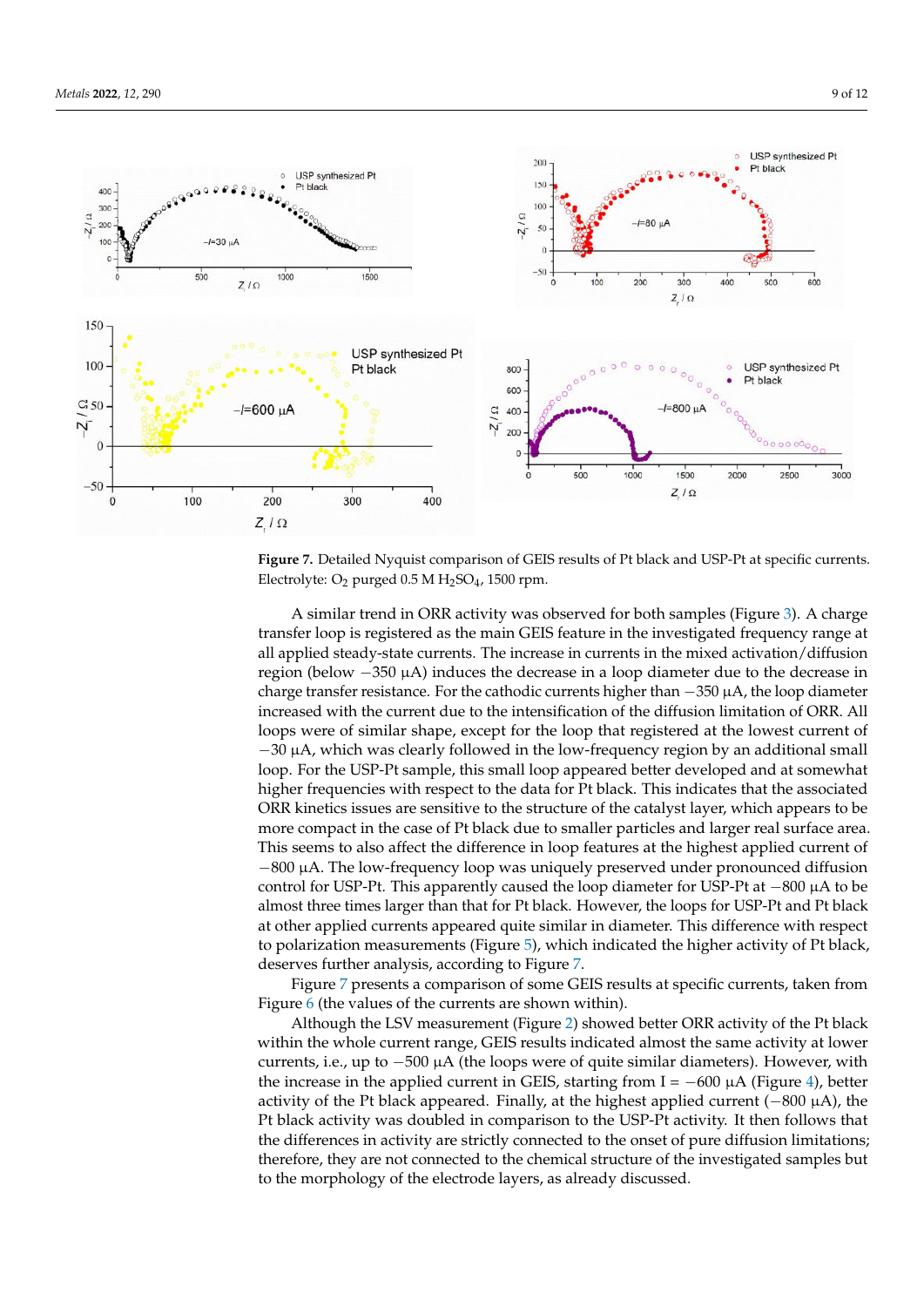In order to comment on the differences between polarization and GEIS data, a comparison of ORR activity registered in GEIS and LSV measurements for Pt black and USP-Pt is presented in Figure [8.](#page-9-0) For this comparison, the square root of the potentials was collected from GEIS data at chosen frequencies (indicated in the figure) from low- and high-frequency regions and plotted against the steady-state GEIS current. Both USP-Pt and Pt black are more active if the sinusoidal perturbation of the current is of higher frequency, and they are even of higher activity, especially in a mixed reaction control, with respect to the quasisteady-state data. This indicates the distribution of the activity throughout the catalyst layer, with more active sites situated in the outer regions because these sites respond to fast current perturbations. The main difference between the two samples is that this distribution of the active sites is more pronounced for Pt black. USP-Pt does not lack activity at lowfrequency perturbations with respect to standard polarization. This means that all active sites would be available during the ORR operation, which is to be expected as being more stable with respect to Pt black. Apparently, these valuable features of USP-Pt in comparison to Pt black are due to a less-compact layer structure caused by larger Pt particles.

<span id="page-9-0"></span>

Figure 8. Comparison of Pt black (a) and USP-Pt (b) ORR activity collected from GEIS and LSV measurements.

### **4. Conclusions**

started from using  $H_2PtCl_6 \times 6H_2O$  water solution as a precursor without using any synthesis additives to tune structural and morphological properties. The USP synthesis temperature for low residence time was chosen according to thermogravimetric measurements. Results showed that polygonal round-edge and phase-pure Pt nanoparticles with<br>fore qubic contand etructures were successfully synthesized. The particle size, defined shape, and agglomeration were found to be sensitive to precursor concentration, and higher concentrations were found to be beneficial due to the synthesis of more defined particles. Ultrasonic spray pyrolysis (USP) was used for the synthesis of Pt particles, which face cubic centered structures were successfully synthesized. The particle size, defined

Electrochemical characterization revealed good electrocatalytic activity of the synthesized material, which was comparable to commercial Pt black. It is found that USP-Pt is<br>sized material, which was comparable to commercial Pt black. It is found that USP-Pt is of a fower real barriers area due to the harger particle bike with respect to relation the distribution consequence, USP-Pt appears less active in quasi-steady-state polarizations in the oxygen reduction reaction (ORR). However, upon dynamic perturbations performed by galvanostatic impedance measurements (GEIS), the difference in ORR activities between the two investigated powdered Pt was found negligible. Only the diffusion-limited currents were of a lower real surface area due to the larger particle size with respect to Pt black. As a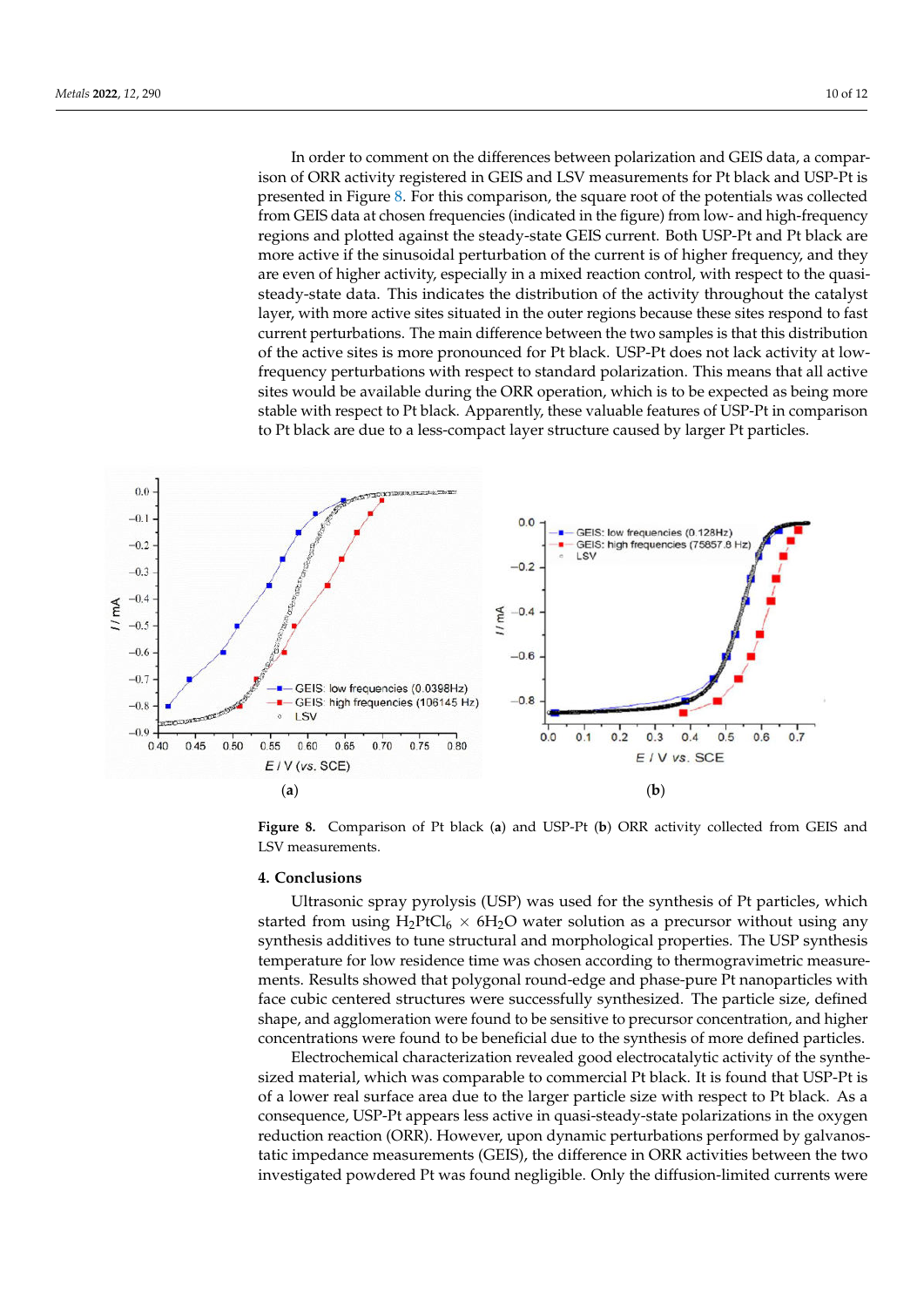found to be higher for Pt black due to the larger real surface area, i.e., the somewhat smaller particles.

The beneficial features of USP-synthesized Pt were found upon the comparison of steady-state and dynamic (GEIS) electrocatalytic data in ORR. USP-Pt is less sensitive to the rate of current perturbations due to larger particles and, consequently, a less-compact catalyst layer. A more defined response of USP-Pt in ORR polarization could be considered as an indication of its higher stability with respect to Pt black.

**Author Contributions:** Conceptualization, J.S. and B.F.; methodology, V.P. and M.M.; formal analysis, G.A. and M.K.; investigation, G.A. and M.K.; data curation, G.A. and M.K.; writing—original draft preparation, G.A. and M.K.; writing—review and editing, V.P.; supervision, V.P., B.F. and J.S.; project administration, M.M. and S.S. All authors have read and agreed to the published version of the manuscript.

**Funding:** This work was funded by the Serbian Ministry of Education, Science and Technological Development Grant No. 451-03-9/2021-14/200026.

**Conflicts of Interest:** The authors declare no conflict of interest.

### **References**

- <span id="page-10-0"></span>1. Pei, Y.; Hu, M.; Xia, Y.; Huang, W.; Li, Z.; Chen, S. Electrochemical preparation of Pt nanoparticles modified nanoporous gold electrode with highly rough surface for efficient determination of hydrazine. *Sens. Actuators B Chem.* **2020**, *304*, 127416. [\[CrossRef\]](http://doi.org/10.1016/j.snb.2019.127416)
- <span id="page-10-1"></span>2. Mello, R.L.S. Preparation and electrochemical characterization of Pt nanoparticles dispersed on niobium oxide. *Eclet. Quím.* **2003**, *28*, 69–76. [\[CrossRef\]](http://doi.org/10.1590/S0100-46702003000200009)
- 3. Yasin, G.; Ibrahim, S.; Ibraheem, S.; Ali, S.; Iqbal, R.; Kumar, A.; Tabish, M.; Slimani, Y.; Nguyen, T.A.; Xu, H.; et al. Defective/graphitic synergy in a heteroatom-interlinked-triggered metal-free electrocatalyst for high-performance rechargeable zinc–air batteries. *J. Mater. Chem. A* **2021**, *9*, 18222. [\[CrossRef\]](http://doi.org/10.1039/D1TA05812F)
- <span id="page-10-10"></span>4. Ibraheem, S.; Chen, S.; Peng, L.; Li, J.; Li, L.; Liao, Q.; Shao, M.; Wei, Z. Strongly coupled iron selenides-nitrogen-bond as an electronic transport bridge for enhanced synergistic oxygen electrocatalysis in rechargeable zinc-O2 batteries. *Appl. Catal. B Environ.* **2020**, *265*, 118569. [\[CrossRef\]](http://doi.org/10.1016/j.apcatb.2019.118569)
- <span id="page-10-2"></span>5. Ibraheem, S.; Chen, S.; Li, J.; Li, W.; Gao, X.; Wang, Q.; Wei, Z. Three-dimensional Fe,N-decorated carbon-supported NiFeP nanoparticles as an efficient bifunctional catalyst for rechargeable zinc−O2 batteries. *ACS Appl. Mater. Inter.* **2019**, *11*, 699–705. [\[CrossRef\]](http://doi.org/10.1021/acsami.8b16126)
- <span id="page-10-3"></span>6. Olabi, A.G.; Sayed, E.T.; Wilberforce, T.; Jamal, A.; Alami, A.H.; Elsaid, K.; Rahman, S.M.A.; Shah, S.K.; Abdelkareem, M.A. Metal-Air Batteries—A Review. *Energies* **2021**, *14*, 7373. [\[CrossRef\]](http://doi.org/10.3390/en14217373)
- <span id="page-10-4"></span>7. Ibraheem, S.; Yasin, G.; Kumar, A.; Mushtaq, M.A.; Ibrahim, S.; Iqbal, R.; Tabish, M.; Ali, S.; Saad, A. Iron-cation-coordinated cobalt-bridged-selenides nanorods for highly efficient photo/electrochemical water splitting. *Appl. Catal. B Environ.* **2022**, *304*, 120987. [\[CrossRef\]](http://doi.org/10.1016/j.apcatb.2021.120987)
- <span id="page-10-5"></span>8. Yasin, G.; Ibraheem, S.; Ali, S.; Arif, M.; Ibrahim, S.; Iqbal, R.; Kumar, A.; Tabish, M.; Mushtaq, M.A.; Saad, A.; et al. Defectsengineered tailoring of tri-doped interlinked metal-free bifunctional catalyst with lower gibbs free energy of OER/HER intermediates for overall water splitting. *Mater. Today Chem.* **2022**, *23*, 100634. [\[CrossRef\]](http://doi.org/10.1016/j.mtchem.2021.100634)
- <span id="page-10-6"></span>9. Nadeem, M.; Yasin, G.; Arif, M.; Tabassum, H.; Bhatti, M.H.; Mehmood, M.; Yunus, U.; Iqbal, R.; Nguyen, T.A.; Slimani, Y.; et al. Highly active sites of Pt/Er dispersed N-doped hierarchical porous carbon for trifunctional electrocatalyst. *Chem. Eng. J.* **2021**, *409*, 128205. [\[CrossRef\]](http://doi.org/10.1016/j.cej.2020.128205)
- <span id="page-10-7"></span>10. Motsoeneng, R.G.; Modibedi, R.M.; Mathe, M.K.; Khotseng, L.E.; Ozoemena, K.I. The synthesis of PdPt/carbon paper via surface limited redox replacement reactions for oxygen reduction reaction. *Int. J. Hydrog.* **2015**, *40*, 16734–16744. [\[CrossRef\]](http://doi.org/10.1016/j.ijhydene.2015.08.060)
- <span id="page-10-8"></span>11. Vidal-Iglesias, F.J.; Ara, R.M.; Solla-Gullo, J.; Herrero, E.; Feliu, J.M. Electrochemical Characterization of Shape-Controlled Pt Nanoparticles in Different Supporting Electrolytes. *ACS Catal.* **2012**, *2*, 901–910. [\[CrossRef\]](http://doi.org/10.1021/cs200681x)
- <span id="page-10-9"></span>12. Kim, J.W.; Lim, B.; Jang, H.-S.; Hwang, S.J.; Yoo, S.J.; Ha, J.S.; Cho, E.A.; Lim, T.-H.; Nam, S.W.; Kim, S.-K. Size-controlled synthesis of Pt nanoparticles and their electrochemical activities toward oxygen reduction. *Int. J. Hydrog. Energy* **2010**, *36*, 706–712. [\[CrossRef\]](http://doi.org/10.1016/j.ijhydene.2010.09.055)
- <span id="page-10-11"></span>13. Stepanov, A.L.; Golubev, A.N.; Nikitin, S.I.; Osin, Y.N. A review on the fabrication and properties of platinum nanoparticles. *Rev. Adv. Mater. Sci.* **2014**, *38*, 160–175.
- <span id="page-10-12"></span>14. Tao, A.R.; Habas, S.; Yang, P. Shape control of colloidal metal nanocrystals. *Small* **2008**, *4*, 310–325. [\[CrossRef\]](http://doi.org/10.1002/smll.200701295)
- <span id="page-10-13"></span>15. Lau, M.; Gökce, B.; Marzun, G.; Rehbock, C.; Barcikowski, S. Rapid nanointegration with laser-generated nanoparticles. *Lasers Manuf. Conf.* **2015**, *109*, 1–7.
- <span id="page-10-14"></span>16. Alkan, G.; Diaz, F.; Matula, G.; Stopic, S.; Friedrich, B. Scaling up of nanopowder collection in the process of ultrasonic spray pyrolysis. *World Metall Erzmetall.* **2017**, *70*, 97–101.